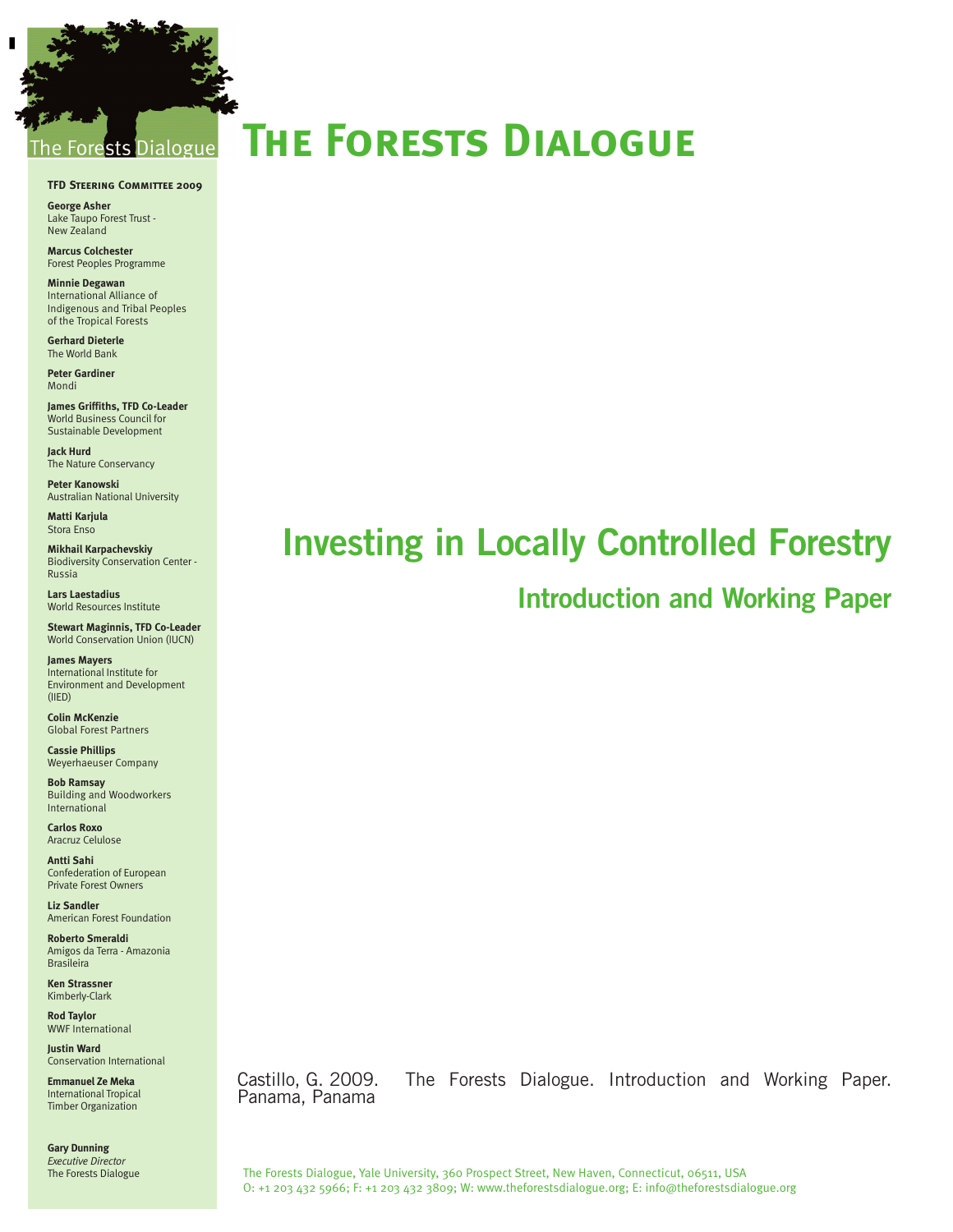#### **SUMMARY**

Every time he walks into the forest, my grandfather says "a dialogue about forests is a dialogue with our brothers the trees. We must ask the trees and Mother Earth permission to take the day's livelihood from them."

To speak about indigenous peoples and their lands is to speak about history, and to do so from a cultural perspective. But this conversation is not yet possible. Thus, this paper focuses on Panama and its indigenous peoples and lands—first and foremost, we must understand what it means to be indigenous.

In Panama's case, indigenous peoples are ruled by their own customs and traditions, as well as by specific laws. The comarca is legally recognized as indigenous peoples' land, where all social, economic, and ecological activities; these are carried out in order to achieve sustainable development and according to the people's specific world view. Panama has five comarcas: Ngöbe Bugle, Kuna Yala, Embara Wounaan, Madungandi and Wargandi, and Naso Teribe, which is currently under review by the Assembly of Representatives as well as within Naso's own congress.

According to official estimates published by Panama's Comptroller for the 2000-2015 period, the country's population in 2008 reached 3,395,346, with a growth rate of approximately 1.66% between 2007 and 2008. The population within indigenous comarcas reached 323.234, which represents 9.5% of the Panama's population.

This paper discusses the Kunas' experience in the management and development of the Nargana protected area (PEMASKY/AEK) and, specifically, the process leading to the creation of a strategic plan for this area, the "General Plan for the Management and Development of the Kuna Yala Comarca." For this comarca's management, the Plan proposes a "Biosphere Comarca" category; every activity carried out in PEMASKY follows the indigenous peoples' right to "free, prior and informed consent (FPIC)."

Additionally, this paper offers a view into the laws and norms that currently apply to forest management in Panama. Many of these laws stipulate the need for citizen and stakeholder participation, especially those whose livelihoods depend on the forests and are directly affected.

Finally, the paper recognizes potential conflicts among stakeholders who live in and from the forests or among landowners. There are two topics currently being debated of great importance to many interest groups in the civil society: the payment system necessary to reduce deforestation and the distribution of benefits among stakeholders.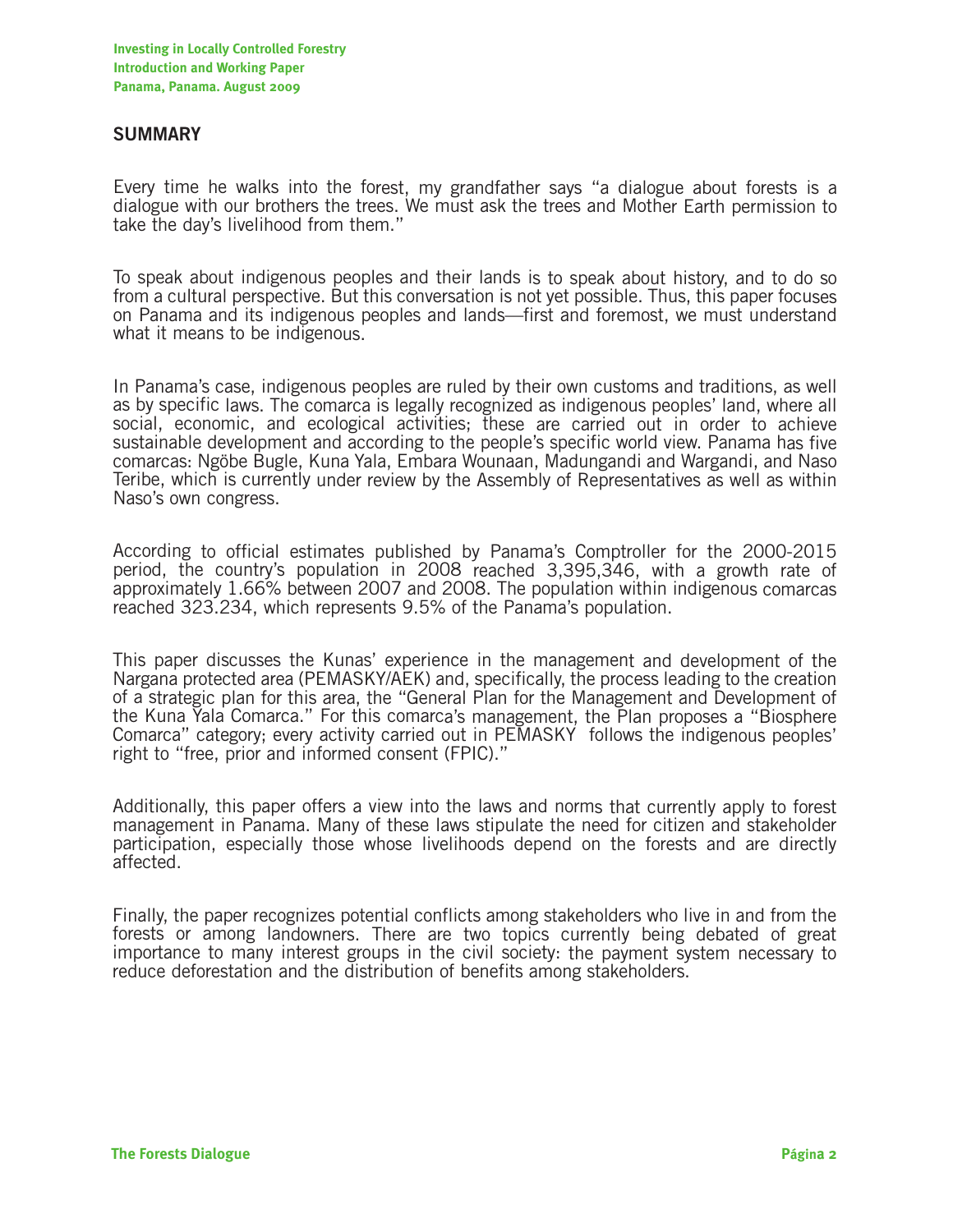#### **1 Indigenous Peoples and Their Territories**

#### What does it mean to be indigenous?

Much has been said about this term. The International Labor Organization (ILO), the World Bank, and indigenous movements, peoples and organizations, agree on the following definition (based on elements defined by Convention 169 of the ILO):

Tribal peoples [are those] in independent countries whose social, cultural and economic conditions distinguish them from other sections of the national community, and whose status is regulated wholly or partially by their own customs or traditions or by special laws or regulations; and peoples in independent countries who are regarded as indigenous on account of their descent from the populations which inhabited the country, or a geographical region to which the country belongs, at the time of conquest or colonization or the establishment of present state boundaries and who, irrespective of their legal status, retain some or all of their own social, economic, cultural and political institutions.

In Panama, indigenous peoples self-identify as: Ngöbe, Kuna, Emberá, Bugle, Wounaan, Naso Tirdi, and Bri Bri. Specifically, we the Kunamar identify ourselves not as 'indigenous' or 'indians,' but rather as Kuna. Nonetheless, all these peoples share common elements that differentiate us from other cultures, such as language, orally-transmitted culture, a shared solidarity, collective use of certain goods (such as land), a sense of belonging, cultural practices in general and practices surrounding land use, the social and political order, values, beliefs, and common rites.

#### The Indigenous Comarca

The country is politically divided into 9 provinces, 3 comarcas (Ngöbe-Bugle, Kuna Yala, and Embera-Wounaan), 75 districts, and 621 magistrates or corregimientos, 2 of which are also considered comarcas (Kuna de Madungandi and Kuna de Wargandi). Thus, in practice, there are 5 comarcas nationwide.

Both the Indigenous Reserve and the Comarca are concepts included in the country's legislation and recognized in the socio-political realm, each having its own judicial tradition and relatively distinct functions. Since the establishment of the republican government in Panama, the Reserve and the Comarca have been alternately used to achieve a distinct and special control over territories that are geographically distant from the central governmental power. These legal concepts have also been used as a flexible way to give land concessions to the indigenous peoples living in these areas, without posing a threat to the state's sovereign rights over them.

In contrast, the indigenous movement sets forth an idea of the comarca, on the one hand, as a mechanism to prevent land awards given the ancestral relationship between Mother Earth-Nature, Culture, and Human Beings; on the other hand, the comarca can guarantee the right to non-alienation. Moreover, as a concept, the comarca works toward the recognition of indigenous peoples' political structure and traditional management system; their autonomy and their right to guide their own destinies; their identity; their historic and cultural values as an active element in the nation. These principles have all been included in the laws that created the comarcas. The Kunas, pioneers in this area, have an extensive experience that can help guide other groups in Panama as well as elsewhere; in the comarca, each law as well as the overall administrative charter aims to perfect this vision of indigenous peoples' rights. Table 1 summarizes the laws that created the comarcas in Panama.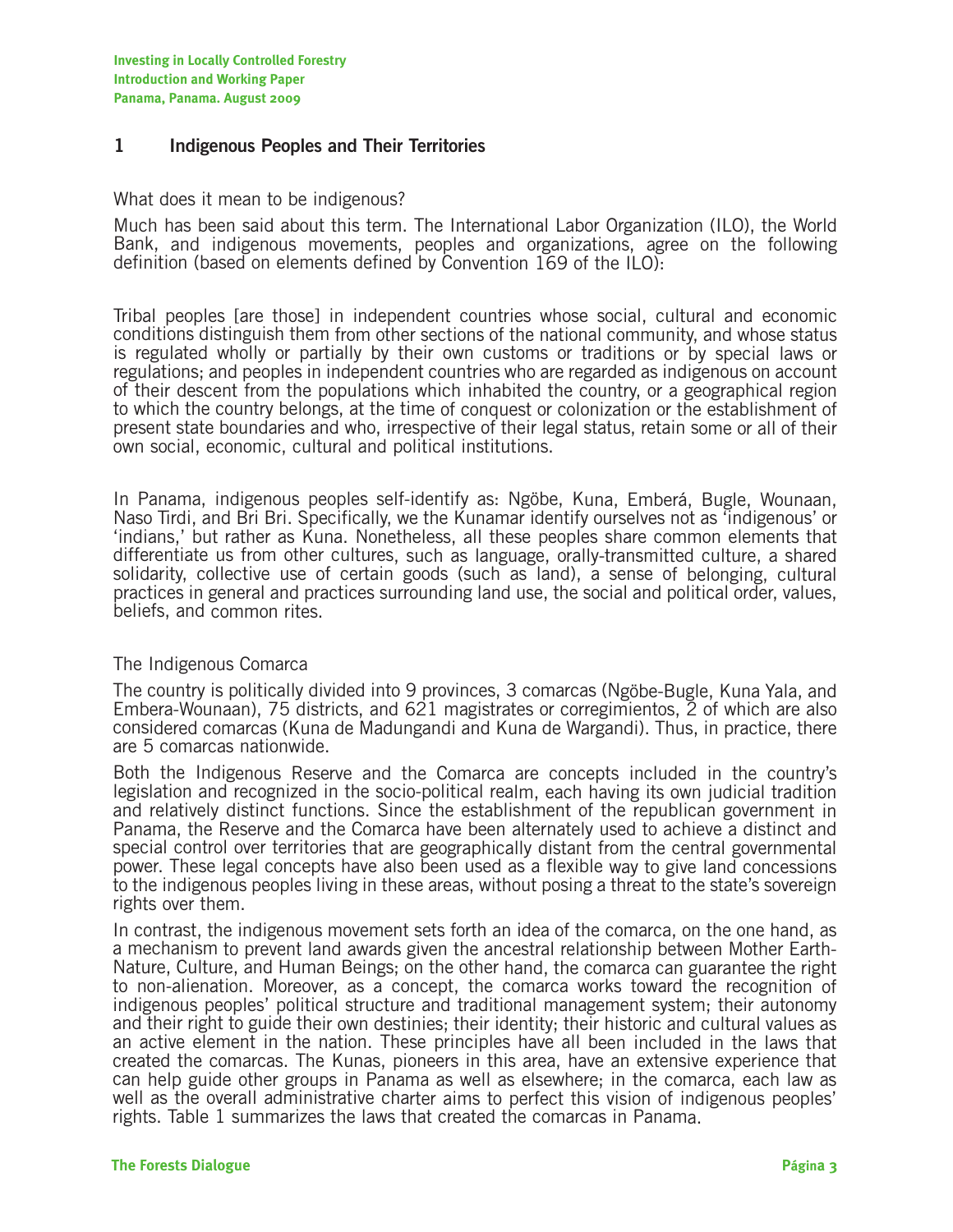| Comarca                    | Law / Regulations                                                                                                                                                                                                                                                        |
|----------------------------|--------------------------------------------------------------------------------------------------------------------------------------------------------------------------------------------------------------------------------------------------------------------------|
| Comarca Kuna Yala*         | Law $N^{\circ}$ 16, February 19 <sup>th</sup> 1953 creates the San Blas (see Gaceta Oficial,<br>N° 12,042, April 7 <sup>th</sup> 1953). Law N° 99, December 23 <sup>rd</sup> 1998, officially<br>changes the name to Comarca Kuna Yala.                                  |
| Comarca Emberá Wounaan     | Law Nº 22, November 8 <sup>th</sup> 1983, creates the Comarca Emberá de Darién<br>(see G.O., $N^{\circ}$ 19,976, January 17 <sup>th</sup> 1984). The administrative charter for<br>Comarca Emberá Wounaan was adopted through Executive Decree Nº 84,<br>April 9th 1999. |
| Comarca Kuna de Madungandi | Law N° 24, January 12 <sup>th</sup> 1996 (see G.O., N° 22,951, January 15 <sup>th</sup> 1996).<br>The administrative charter was adopted through Executive Decree Nº 228,<br>December 3rd 1998.                                                                          |
| Comarca Ngöbe Bugle        | Law № 10, March 7 <sup>th</sup> 1997 (see G.O., № 23,242, March 11 <sup>th</sup> 1997). The<br>administrative charter was adopted through Executive Decree Nº 194,<br>August 25 <sup>th</sup> 1999.                                                                      |
| Comarca Kuna de Wargandi   | Law N° 34, July 25 <sup>th</sup> 2000 (see G.O., N° 24,106, July 28 <sup>th</sup> 2000).                                                                                                                                                                                 |

#### **Table 1:** Main laws and norms governing the creation of Indigenous Comarcas

\*Before it achieved legal recognition, this area existed as "Comarca" Tulenega (Colombian Government Law from 1870), which was not recognized after Panama separated from Colombia in 1903. The legal history of this comarca includes: Decree N° 43, March 6th 1915, which creates the San Blas Circumscription; Law N° 59, December 12th 1930, which declared some vacant lands in San Blas as 'indigenous reserves'; and Law Nº 2, September 16th 1938, which created two comarcas, San Blas and Barú.

#### Demographic and Cultural Characteristics

The great majority of the indigenous population in Panama lives in the western- and easternmost parts of the country. In the west, there are the Ngöbe, Bugle, Naso, and Bri-Bri. In the east, there are the Kuna, Emberá, and Wounaan.

According to official estimates published by Panama's Comptroller for the 2000-2015 period, the country's population in 2008 reached 3,395,346, with a growth rate of approximately 1.66% between 2007 and 2008. The population within indigenous comarcas reached 323.234, which represents 9.5% of Panama's population

(see Table 2 below for the distribution of indigenous peoples in Panama).

#### 1. The Ngöbe

With 206,239 people, this is the largest group in the country, the majority of which lives in the Comarca Ngöbe-Buglé and is distributed across three regions: 1) the Ñö Kribo region, which has two districts or municipalities (Kankintu and Kusapin); 2) the Nedrini region, which has three districts (Besiko, Mironó, and Nole-Duima); and 3) the Kädriri region, divided in two districts (Muna and Ñurun). Each of these regions was formerly a part of three provinces, Bocas del Toro, Chiriquí, and Veraguas, respectively.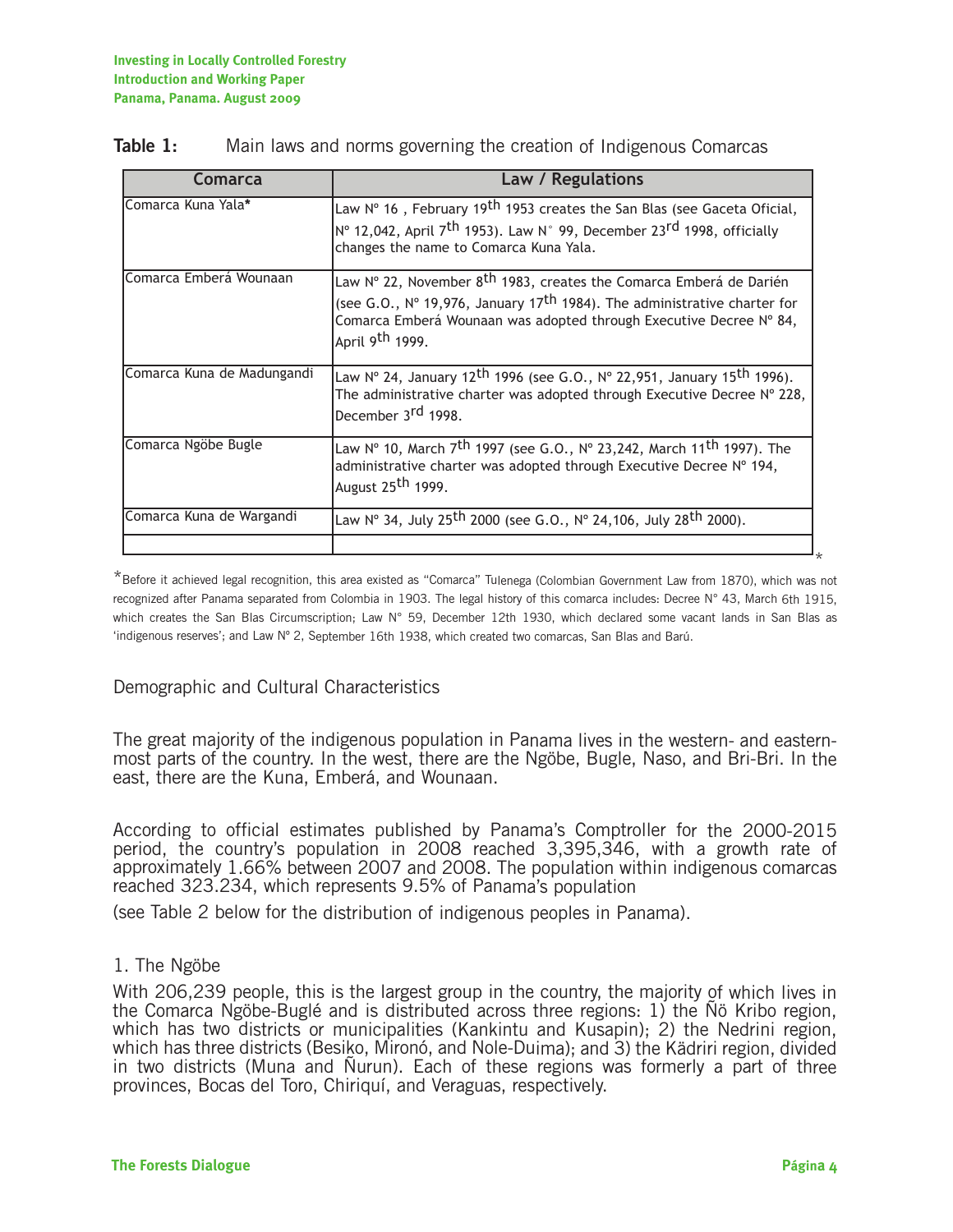#### 2. The Nasos

This group lives in the Bocas del Toro province, by the Teribe river. With a relatively small population (3,305), the Nasos live in 11 communities inside La Amistad International Park, along the boundary between Panama and Costa Rica. At present, representatives in Panama are discussing a bill that would create a comarca in this area in order to protect the Naso territories.

#### 3. The Bri Bri

By the year 2000, the Bri-Bri population reached 2,521. This group is the least privileged and lives far from other indigenous populations in Panama. Because of this, most of its economic and social activities are carried with the neighboring Costa Rica. The Bri-Bri communities live by the shores of the Sixaóla and Yorkín rivers.

#### 4. The Buglés

This group is located between the Comarca Ngôbe-Bugle and the Veraguas province. By the year 2000, its population reached 18,724, of which many live outside the Comarca Ngobé Buglé; after the creation of this comarca part of the Buglés territories were left out.

#### 5. The Kunas

With a population of 61,707, the Kunas are distributed across the coastal cities of Panama and Colón, as well as across three comarcas:

a) Comarca Kuna Yala - located in the San Blas archipelago (which is why it was formerly known as Comarca de San Blas) and with a population of 37,212.

b) Comarca de Madugandí – located in the Bayano river basin (Bayano Lake in the Panama province), it has 3,305 inhabitants.

c) Comarca de Wargandi – located between the Comarca Emberá Wounaan and the Comarca de Madungandi, its legal boundaries were established after the 2000 census. For this reason, we do not have official population estimates; however, the population itself claims it has more than 1,000 people.

d) Pucuro and Paya populations – located in the boundary region between Panama and Colombia, on the heights of the Tuira river, these two Kuna communities were also not part of the 2000 census.

#### 6. The Emberá and the Wounaan

These groups are linguistically different but nonetheless occupy the same geographic area, both within the Comarca as well as outside of it. They live in the districts of Cémaco and Sambú, in the boundary region with Colombia. A part of the population is also located across different provinces: Darién, Panama (Chepo and San Miguelito), and Colón (Chagres river). The Emberá has a total population of 23,579.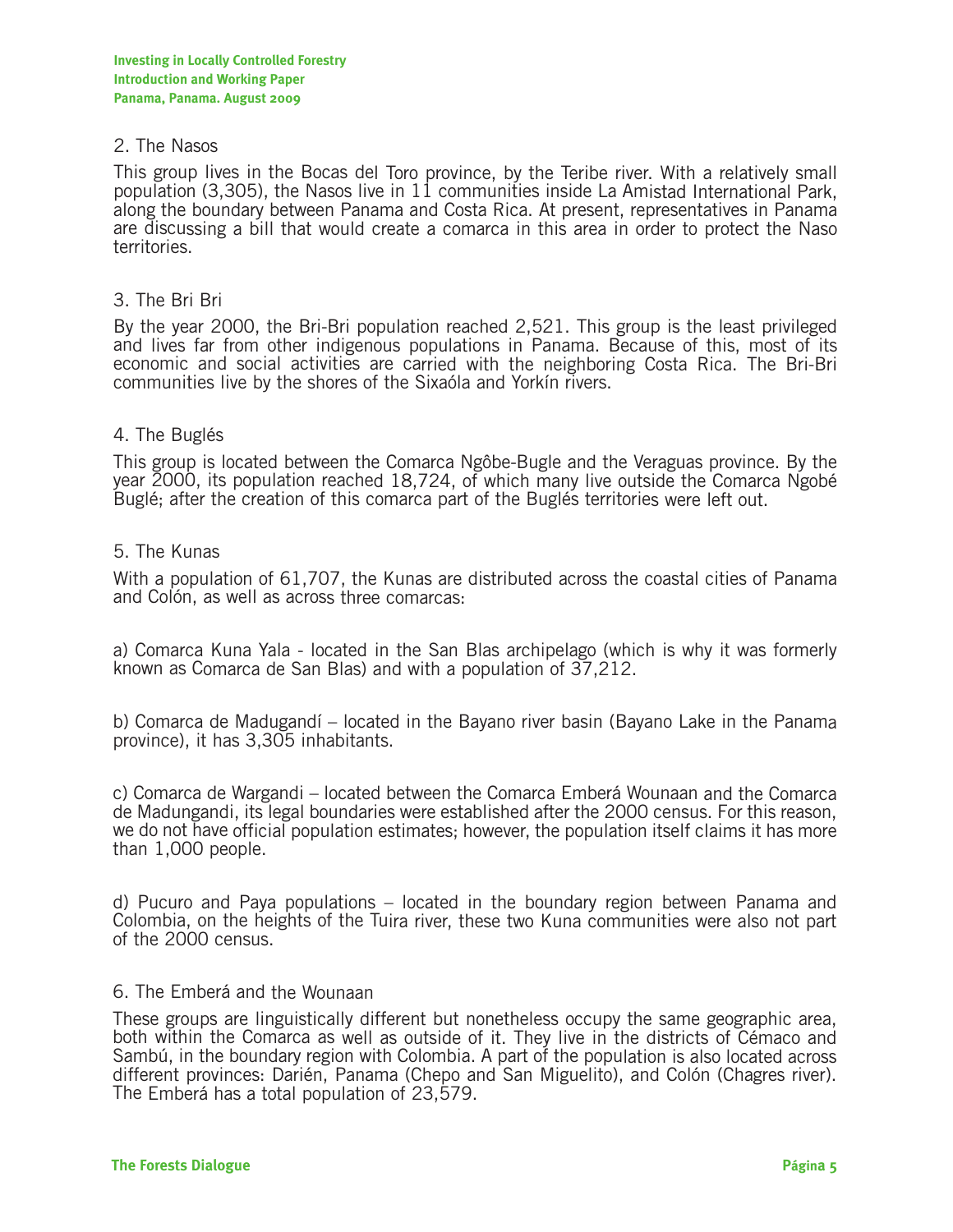#### 7. The Wounaan

The Wounaan has a total population of 6,882. A minority lives inside the Comarca Emberá. The great majority lives across the Darién province in small land-based communities, which the Wounaan refer to as "Collective Lands of the Darién." Upon the creation of the Comarca Emberá-Wounaan, many Wounaan and Emberá were excluded from this territory. The Legislative Assembly's Indigenous Commission is currently discussing a bill to legally define these peoples' lands.

|                   |                    | Population   |                | Population by gender |         |
|-------------------|--------------------|--------------|----------------|----------------------|---------|
| Indigenous        | Area               |              | Inside the     |                      |         |
| <b>Peoples</b>    | (Km <sup>2</sup> ) | <b>Total</b> | <b>Comarca</b> | Men                  | Women   |
| <b>Total</b>      | 19,095(a)          | 323,434      | 201,269        | 163,023              | 160,211 |
| Ngöbe             | 6,944              | 206,239      | 143,189        | 103,136              | 103,103 |
| <b>Bugle</b>      |                    | 18,724       | 5,707          | 10,314               | 8,410   |
| Kuna              |                    | 61,707       |                | 30,641               | 30,866  |
| Kuna              | 4,480              |              | 37,212         |                      |         |
| Yala(b)           |                    |              |                |                      |         |
|                   | 2,318              |              | 3,305          |                      |         |
| Madungandi        |                    |              |                |                      |         |
| Wargandi          | 955                |              | 1,133          |                      |         |
|                   |                    |              |                |                      |         |
| Embera            | 4,398              | 23,579       | 9,432          | 12,200               | 11,379  |
| Wounaan           |                    | 6,882        | 1,291          | 3,518                | 3,364   |
| Naso(c)           |                    | 3,305        |                | 1,707                | 1,598   |
| Bri-Bri(c)        |                    | 2,521        |                | 1,228                | 1,293   |
| <b>Undeclared</b> |                    | 477          |                | 279                  | 198     |
|                   |                    |              |                |                      |         |

**Table 2:** Populated Surface and Total Indigenous Population in Panama (by Ethnic Group, Comarca, and Gender)

(a) The comarcas, defined by Laws 16 (1958), 22 (1983), 24 (1996), 10 (1997) and 34 (2000), represent 22.7% of Panama's total area.

(b) Recent studies show that this Comarca's total land area is 4,480 km2. Including the water areas, the Comarca has a total area of 7,513 km2.

(c) Boundaries have not yet been defined.

The Darién-Kuna eco-region has other indigenous populations that have not yet gained status as stand-alone comarcas. These include: two Kuna communities, the Paya and the Pucuru, located in the Takarkunyala region in the Darién National Park (Executive Decree 21, 1980); and the Wounaan and Emberá Collective Lands of the Darién, not included in the Comarca Emberá-Wounaan. Due to geographic differences, part of the Wounaan and Emberá populations left the Collective Lands of the Darién and created the Collective Lands of the Alto Bayano.

52% of these populations lives inside indigenous comarcas. Approximately 48% lives across the 9 provinces, especially in Bocas del Toro, Chiriquí, Darién, Panama, and Veraguas.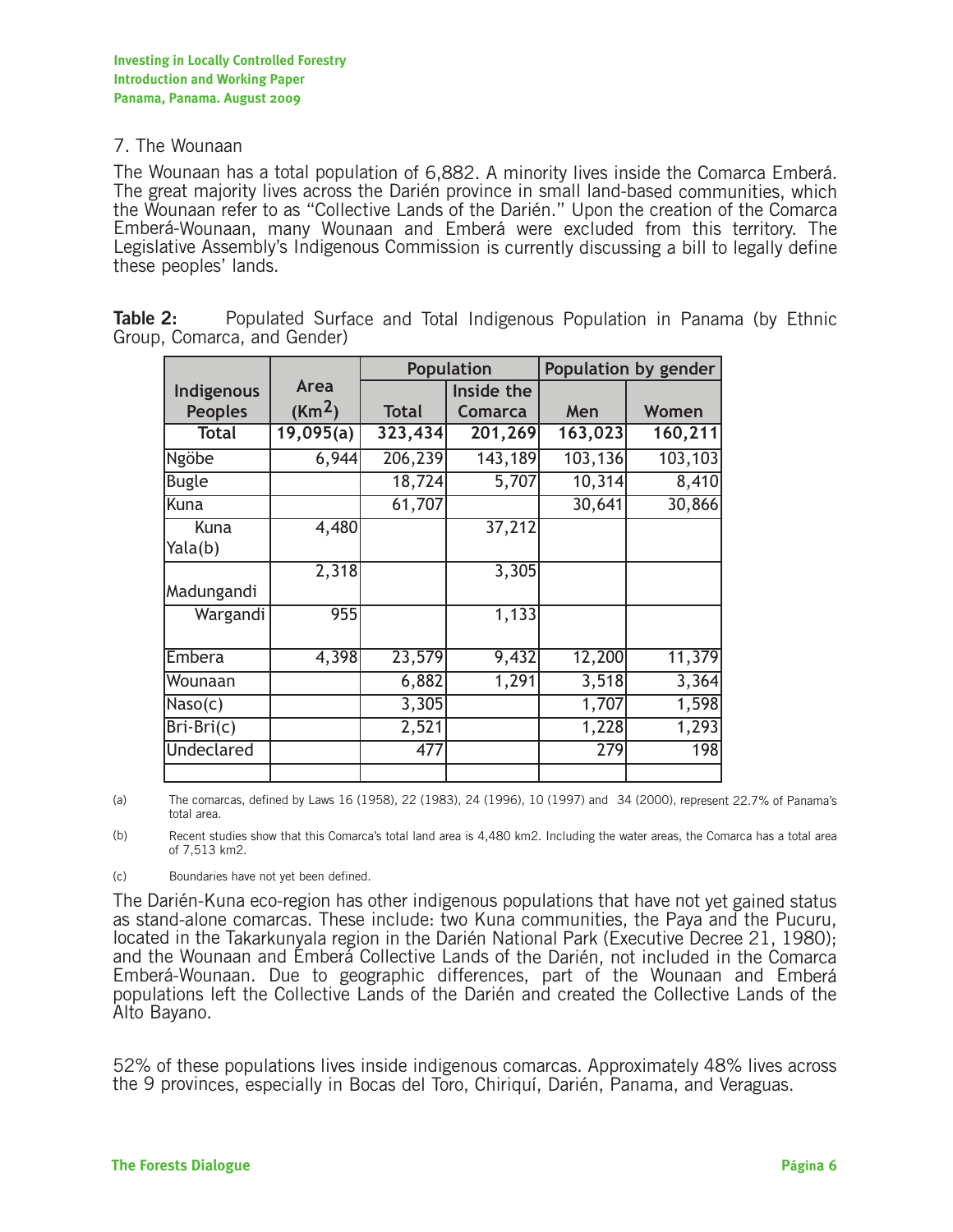It is important to note that in Panama City and Colón, the Kunas have created self-organized, neighborhood entities. It is possible that these entities are being replicated in other parts of the country.

### **2 The Right to Free, Prior, and Informed Consent**

The right to "free, prior, and informed consent" has been central to the political debate about the protection of indigenous knowledge and traditional cultural expressions. This right is often discussed in the political debates surrounding intellectual property, genetic resources, traditional knowledge and folklore. Thus, many sui generis laws, norms, and regulations include the right to free, prior, and informed consent. Additionally, existing intellectual property rights can serve as judicial basis to uphold (or deny) this right.

One of the implications of this right is that the traditional knowledge and cultural expressions that are part of a specific indigenous group or local community, as well as the products of this knowledge and expressions, cannot be accessed, adapted, defined, utilized, or commercialized without prior, informed consent from the group in question. Some suggest that this right could give way to a legal and practical mechanism to establish "mutually defined conditions" between two or more Parties, whenever these must agree on the access to, and the distribution of benefits from, traditional knowledge and cultural expressions.

In Panama, this right is embodied in the intellectual property rules of the Ministry for Commerce and Industry. In other entities, this right is often mentioned but is not yet written down in official rules. The reality is that many claim this right is being exercised, when in fact it is not. This is most likely the reason why indigenous peoples seem opposed to some governmental projects and programs such as hydroelectric dams, open-air mining, and infrastructure for energy transmission, among others.

Free, prior, and informed consent is a basic and fundamental element, necessary for

indigenous peoples and local communities to agree and implement Treaties and Conventions; to exercise national sovereignty and protect our lands and resources; and to create, and participate in, processes to repair and compensate for damages committed against our lands and our rights, conferred to us through recognized treaties. The right to free, prior, and informed consent is essential for the establishment of the conditions and criteria governing our negotiations with different States to address any and all issues affecting our lands and livelihoods.

According to Article 15 of the Convention on Biological Diversity, which recognizes the sovereign rights of States over their natural resources, "each Contracting Party shall endeavor to create conditions to facilitate access to genetic resources for environmentally sound uses by other Contracting Parties" and to ensure equal distribution of benefits derived from these resources. According to Article 15, paragraph 5, "access to genetic resources shall be subject to prior informed consent of the Contracting Party providing such resources, unless otherwise determined by that Party." If States currently apply these principles with each other, then why do they not do so with indigenous peoples and local communities? This is because, in the end, it is precisely in these groups' lands that key projects and programs are developed.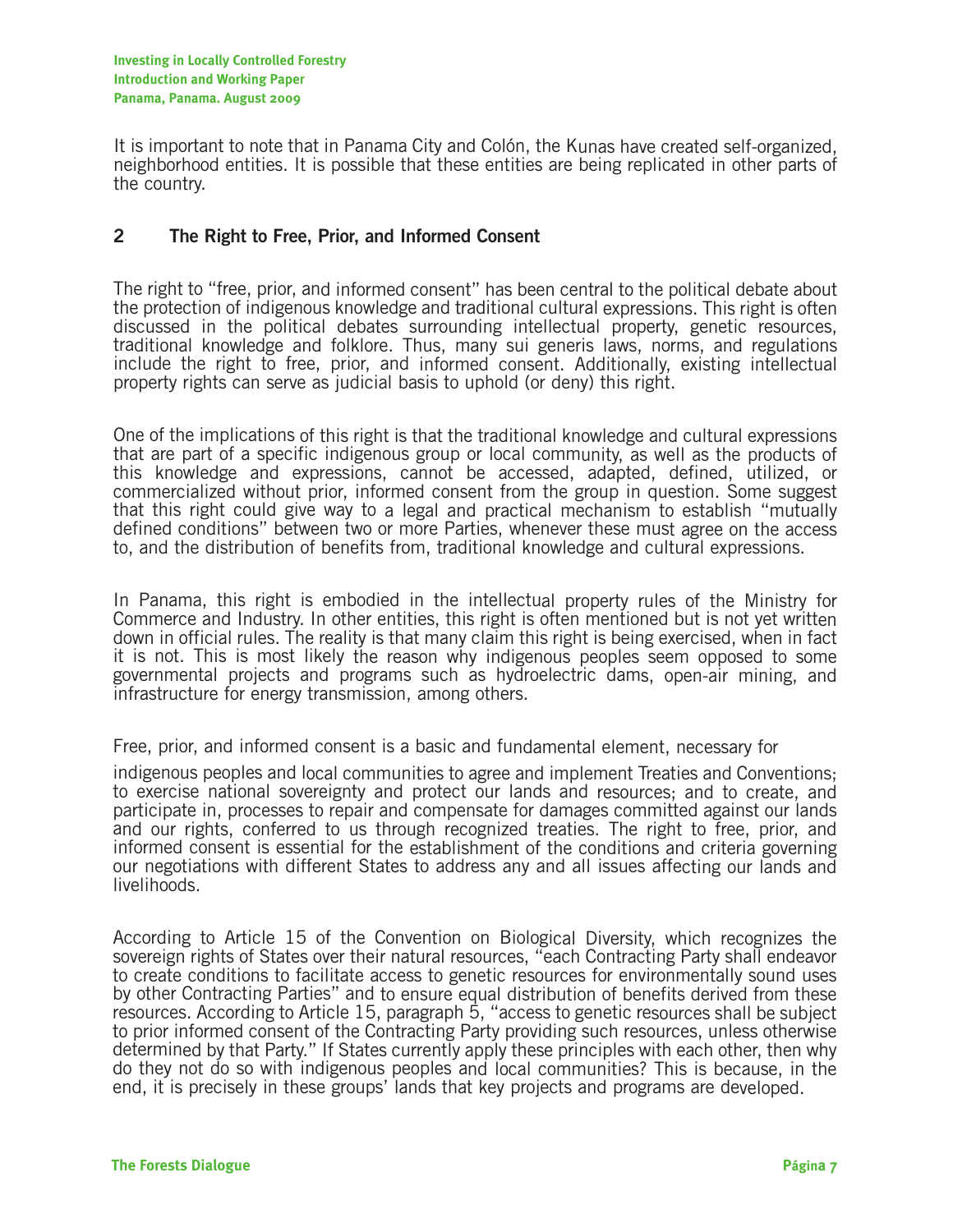#### **3 Kuna Yala – Protected Wilderness Area and Biosphere Reserve**

In light of the issues discussed above, the Kuna experience should serve as an example for other indigenous and peasant groups fighting for the recognition of their rights and for the power to decide over their destiny. The Kuna believe in a fundamental principle, the duigua negsed: "together we can draw or plan our own destiny".

The Kuna culture is deeply connected to nature. This relationship not only has socio-cultural implications, but also offers practical means for development. Concepts such as conservation and co-habitation with nature are embodied in our medical practices, which use the fruit, roots, leaves, and bark of trees and plants and are part of our ceremonial practices. This deep relationship with nature is reflected in our oral culture, transmitted across generations by great historians and traditionalists.

Starting in the 50s, there have been plans to build a road in the Western part of the Kuna Yala, which would connect Panama City to the rest of the country as part of a larger road system. In 1970, construction began between the Cartí coast and the El Llano de Chepo community. Since the beginning, the Kuna have been actively involved in this project due to the potential impacts on our lands and culture, and due to the adverse effects of spontaneous colonization and deforestation along the Southern part of the Kuna Yala territories.

In the summer of 1975, one of the brigades of the Kuna Youth Movement (MJK, in Spanish) established a settlement on the Udirbi Mountains to oversee and control the incursions of non-Kuna colonizers into this area. In 1976, the Kuna Workers Union—today known as the Association for Kuna Employees (AEK, in Spanish)—replaced the MJK and managed the settlement.

This agricultural project, known as the Udirbi Project, failed due to lack of technical, environmental, and financial resources. Soil analyses carried out by the Ministry for Agricultural Development (MIDA, in Spanish) did not find the area viable for either agriculture or cattle. Nonetheless, in 1980, the Udirbi Project was officially recognized by the Kuna General Congress (CGK, in Spanish); the same year, a team from the Center for Research and Teaching on Tropical Agronomy (CATIE, in Spanish) recommended a number of viable, longterm options for the Udirbi Project, including the creation of a Forest Park in the area. This idea was accepted by the Kuna, since it closely matched our traditional beliefs: the jungle and the earth is our mother, which is why we keep her dressed in green; the trees are our brothers. Thus, in 1983 begins the Study Project for the Management of the Wilderness Area of Kuna Yala (PEMASKY, in Spanish).

PEMASKY, with help from CATIE, has successfully obtained financial support from conservation and development agencies, such as the United States Agency for International Development (USAID), the Inter-American Foundation (IAF), the World Wildlife Fund (WWF-USA), the MacArthur Foundation, the Smithsonian Tropical Research Institute (STRI-Panama), the Center for Human Ecology and Cultural Survival, among others. Similarly, the project has the support of governmental institutions such as the National Institute of Natural Resources (INRENARE, in Spanish; today, this institute is known as the National Environment Authority - ANAM), the Ministry of Education, the Ministry of the Interior and Justice, the Defense Forces (today known as Public Force/National Police), and the University of Panama, among others.

#### **The Forests Dialogue Página 8**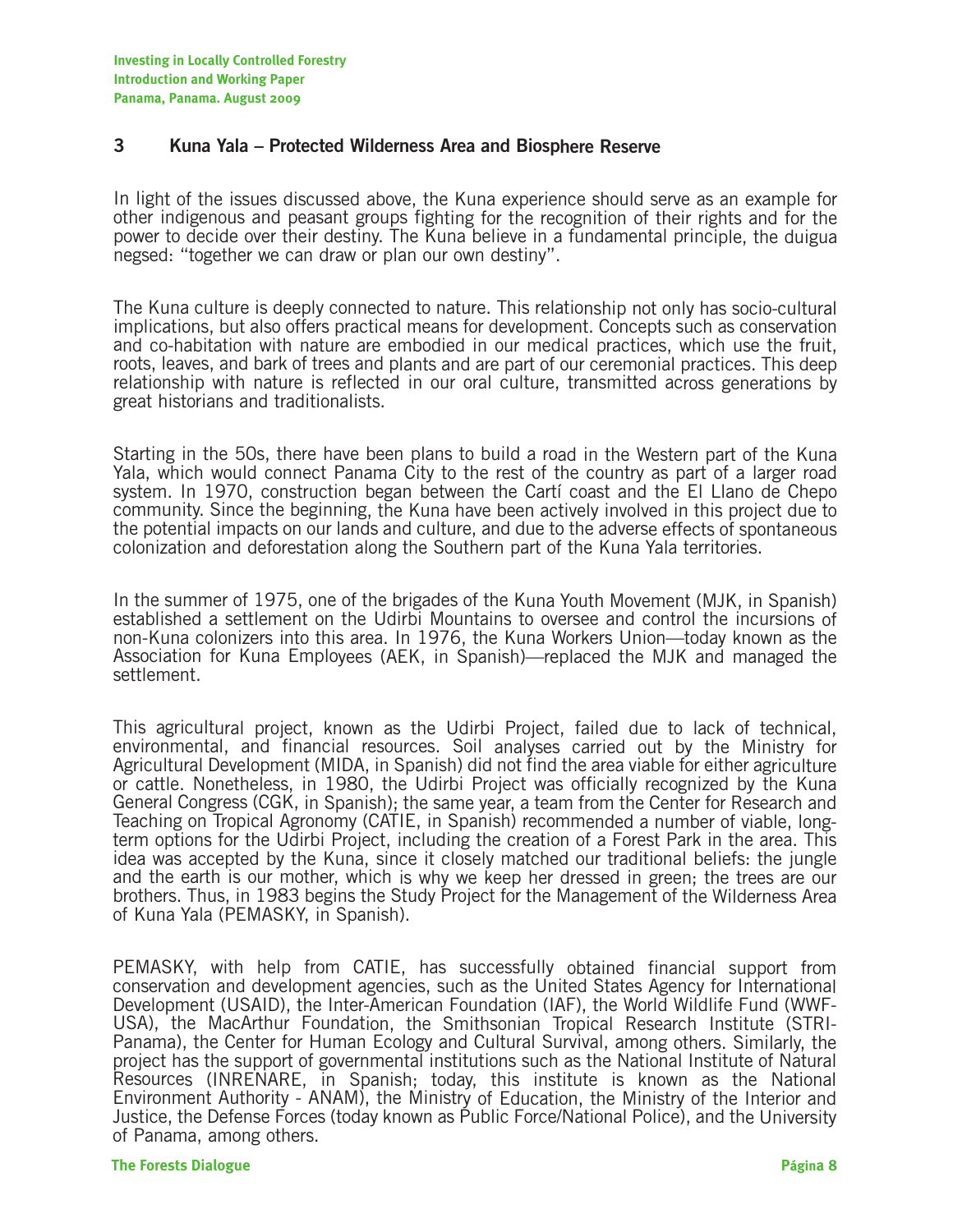PEMASKY, as originally planned, entered its second phase in 1993 when it became the Program for the Ecology and Management of the Wilderness Area of Kuna Yala – PEMASKY. The Program, overseen by the AEK but with a semi-independent executive administration, was one of the first non-profit, indigenous organizations working on ecological topics. Its goal was to find viable solutions for the sustainable development of the Comarca Kuna Yala; its main and most important task was to define and protect the physical limits of the Comarca, especially in the west. Milestones and patrolling units were set up for this purpose. A center for biological research and an administrative camp site were established in Nusagandi.

The program included a Technical Team, composed of Kuna professionals representing a variety of scientific fields. The Team received assistance from the CAITE, STRI-Panama, the University of Panama, among others. Thus far, the Team has carried out research on different topics relevant to the lands set for conservation, the comarca, and the surrounding areas, such as biophysics, biology, forests, ecology, socio-economics, and culture.

The main goal of PEMASKY/AEK was to design a strategic plan for the area's management. On November 7th 1987, in the Achudup community, after two and a half years of hard work, studies and planning, the Kuna Congress approved, through Resolution No. 3, the General Plan for the Management and Development of the Comarca Kuna Yala. The Plan recommended that the Comarca be defined as a "Biosphere Comarca." During the development of this document, PEMASKY/AEK kept an open dialogue with the community and observed the Kuna's right to free, prior, and informed consent, which accounts for the Plan's success.

Since 1987, the Plan has been revised twice. The most recent changes were done in 1995, with support from the International Tropical Timber Organization (ITTO). At present, the document has three chapters: 1) National, regional, and international background; 2) Analysis of the conservation unit; and 3) Management and development of the conservation unit, which describes the programs and subprograms for implementation.

On August 2nd 1994, through Resolution JD-023-94 the INRENARE officially defined the Kuna Yala as a wilderness area, located within the Narganá district and with a total surface of 100,000 hectares (excluding water areas). Resolution JD-023-94 also stipulates that this protected area is to be managed by the Kuna Congress, with technical and administrative support from the INRENARE. Additionally, this Resolution supports the Kuna Congress' recommendation to designate the Kuna Yala area as a Biosphere Reserve and as a World Heritage Site.

Currently, there is an unpaved road, the Llano-Carti Highway, which cuts through the Kuna Yala Wildlands and is used day and night by merchants, both kunagan (wagas) and nonkunagan, to carry passengers and goods. This road has had negative effects on the area's environment, culture, and society. Unfortunately, the Kuna Congress, in spite of having a seat in the Nusagandi Mountain near the road, has no control over the Llano-Carti Highway.

The Kuna Yala possesses beautiful, pristine ecosystems rich in biodiversity. The area's waters are also rich in biodiversity—75% of the coral reefs can be found in a natural state. The Panamerican and Llano-Carti highways connect Panama City to Nusagandi, home of the Narganá Wilderness Areas QUE ES ASP; the trip takes about two hours.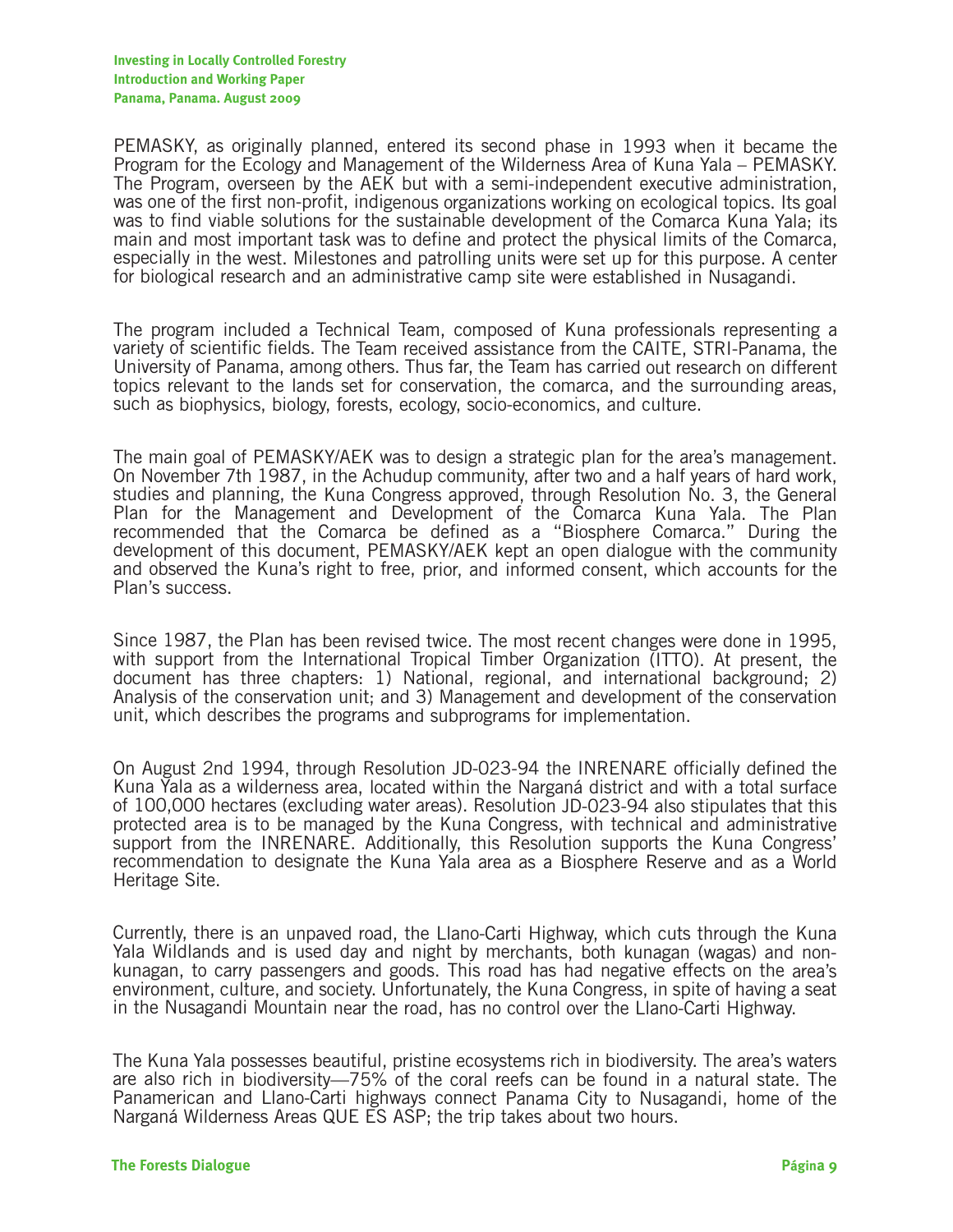**Investing in Locally Controlled Forestry Introduction and Working Paper Panama, Panama. August 2009**

### **4 Panama's Forests**

Panama has a total surface of 75,717 km2. Located in Central America, the country occupies the southernmost section of the Mesoamerican Biological Corridor. It is bordered by Costa Rica to the northwest and Colombia to the southeast. Panama is recognized worldwide for having some of the most diverse ecosystems—the country has 8 of the 200 recognized 'ecoregions' in the world and its tropical climates host 12 of the 30 Holdridge Life Zones.

The country's vegetation can be organized in 24 categories, including: forests, savannahs, swamplands, marsh wetlands, mangroves, water-plant formations (floating and submerged), highland vegetation (páramo), woody vegetation and associated productive systems, homogeneous and heterogeneous forests, and others, such as productive systems and coral reefs. Most of the country's forests are found near the country's Atlantic coast, and are home to a variety of relatively untouched and well-conserved species, and include some of the most diverse ecosystems in Panama.

|                        | <b>Years</b>     |       |                 |
|------------------------|------------------|-------|-----------------|
|                        | 1992             | 2000  | 2008            |
| <b>Total</b>           | 49.32            | 44.91 | 43.28           |
| <b>Bocas del Toro</b>  | 75.55            | 73.39 | 72              |
| Coclé                  | 13.97            | 13.22 | 10.83           |
| Colón                  | 58.87            | 53.93 | 51.29           |
| Chiriquí               | 16.11            | 18.6  | 16              |
| Darién                 | 82.95            | 71.43 | 69.2            |
| Herrera                | 4.37             | 3.99  | 3.52            |
| Los Santos             | $\overline{5.6}$ | 7.38  | 6.76            |
| Panama                 | 48.39            | 42.48 | 40              |
| Veraguas               | 28.54            | 26.76 | $\overline{27}$ |
| Comarca Embera-Wounaan | 92.54            | 91.56 | 90.05           |
| Comarca Kuna Yala      | 88.28            | 86.96 | 86.13           |
| Comarca Ngöbe-Bugle    | 55.11            | 43.12 | 43.7            |
|                        |                  |       |                 |

## **Table 3:** Forest cover as a percentage of total area

Panama – 1992, 2000, and 2008

Source: National Environment Authority (ANAM), 2008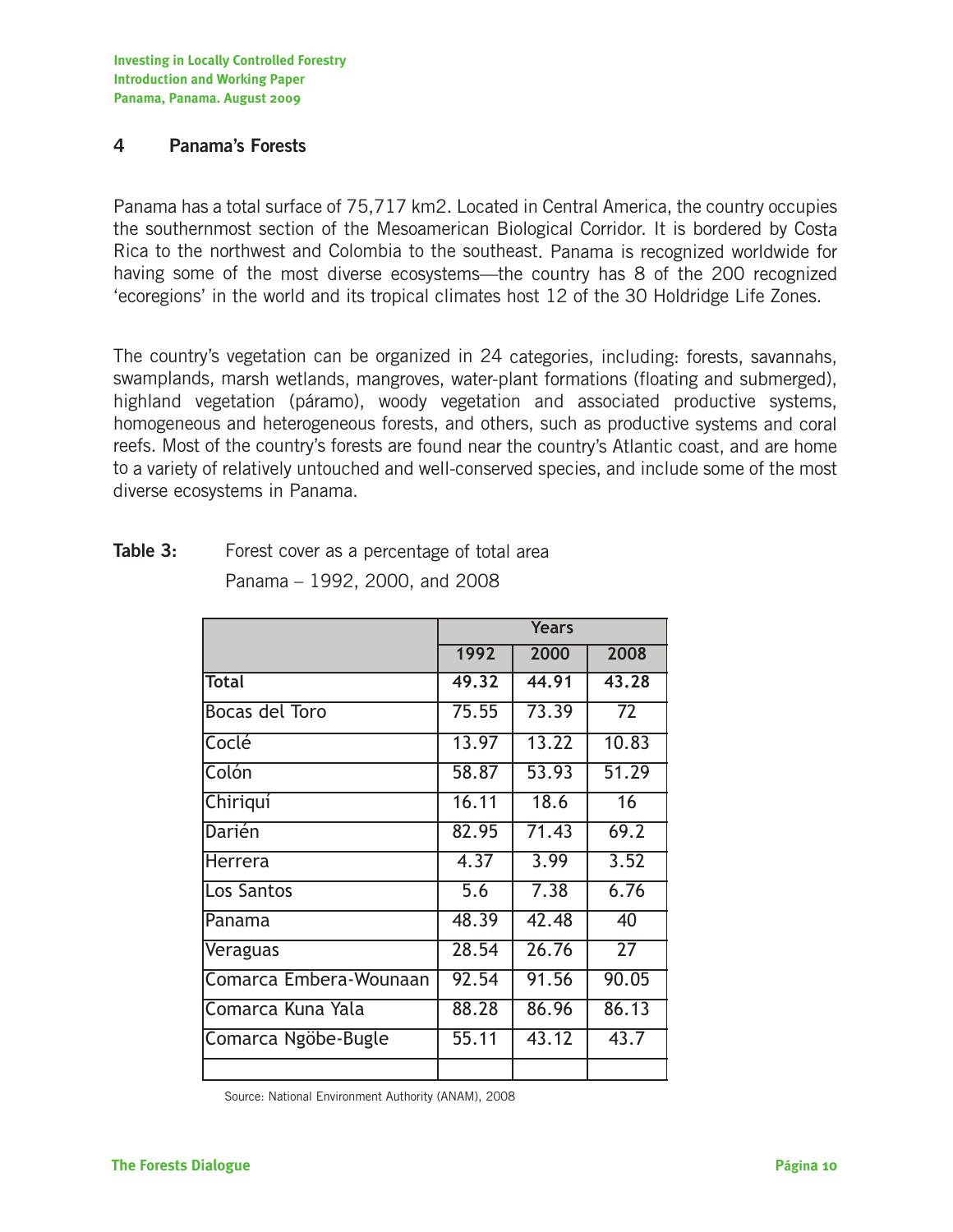As Table 3 shows, in the year 2000 Panama had 3,364,591 hectares of forest cover (45% of the total surface). By 2008, this figure had decreased to 43.3%, equivalent to 32,433.12 km2 (ANAM-CATHALAC, 2009). This number does not include secondary forests, which represent approximately 921,553 hectares. The yearly deforestation rate in 1992-2000 was 41,325 hectares.

Between 2000 and 2008, the forest cover lost 109,055.03 hectares, a decrease from 44.9% to 43.3% of the total surface. In this period, the yearly deforestation rate was 13,428 hectares, or 0.41% (ANAM-CATHALAC, 2009). Altogether, between 1992 and 2008, the deforestation rate was -0.71%, representing 33,531.61 hectares lost each year.

Panama had 43 protected areas in the year 2000, representing 26% of the country's surface. In 2006, according to the Report on the Protected Areas System, the total number of areas reached 65, or 34.43%; by 2008, there were 70 legally declared protected areas, representing 35.81% of the country's total area. In other words, in 1999-2000, 46,696 hectares of land came under protection and were recovered through reforestation.

Together, the provinces of Bocas del Toro, Darién, Panama, and the Comarca Embera-Wounaan account for 62% of all the forest cover. However, both Darién and Panama, provinces that include the Comarca Ngöbe-Bugle CONFIRM, have the highest rates of deforestation. Other vulnerable areas include the Veraguas savannah, Cerro Punta, Arco Seco, and the Comarca Ngöbe-Bugle, greatly affected by deforestation and unsustainable farming practices.

In 2008, the Comarca Kuna Yala alone possessed 86% of all forest cover. While deforestation rates have been very small over the last twenty years (1 or 2% in 1992, 2000, 2007, for example), the rate reached 3% in 2007-2008. However, deforestation is not noticeable in the Comarca due to the agroforestry systems utilized by kunamar producers. Secondary forests are always kept under a recovery process through natural regeneration (see Table 4).

Environmental degradation and social distress are directly connected to deforestation, which also has a very damaging effect on climate change. Because of these linkages, the only way for the State to achieve sustainable forest development is to also join the fight against poverty, illiteracy, hunger, discrimination against women, poor access to clean water, and overall environmental degradation.

Due mostly to expanding agriculture, deforestation can claim close to 13 million hectares of forests each year. According to the Food and Agriculture Organization (FAO), excluding the value of environmental goods and services, forest products, including NTFPs, accounted for approximately \$70 million in revenues in 2005. Forests generate 10 million jobs and are home to millions of people, providing them with their livelihoods and economic activities, and nurturing their cultural identity.

In Panama, "forests resources" include all tree species and forest types, including primary and secondary forests, as well as lands with forest soils. Panama's forest patrimony includes all primary forests and the lands they occupy, state lands with forest soils, and secondary forests established by the government on public lands.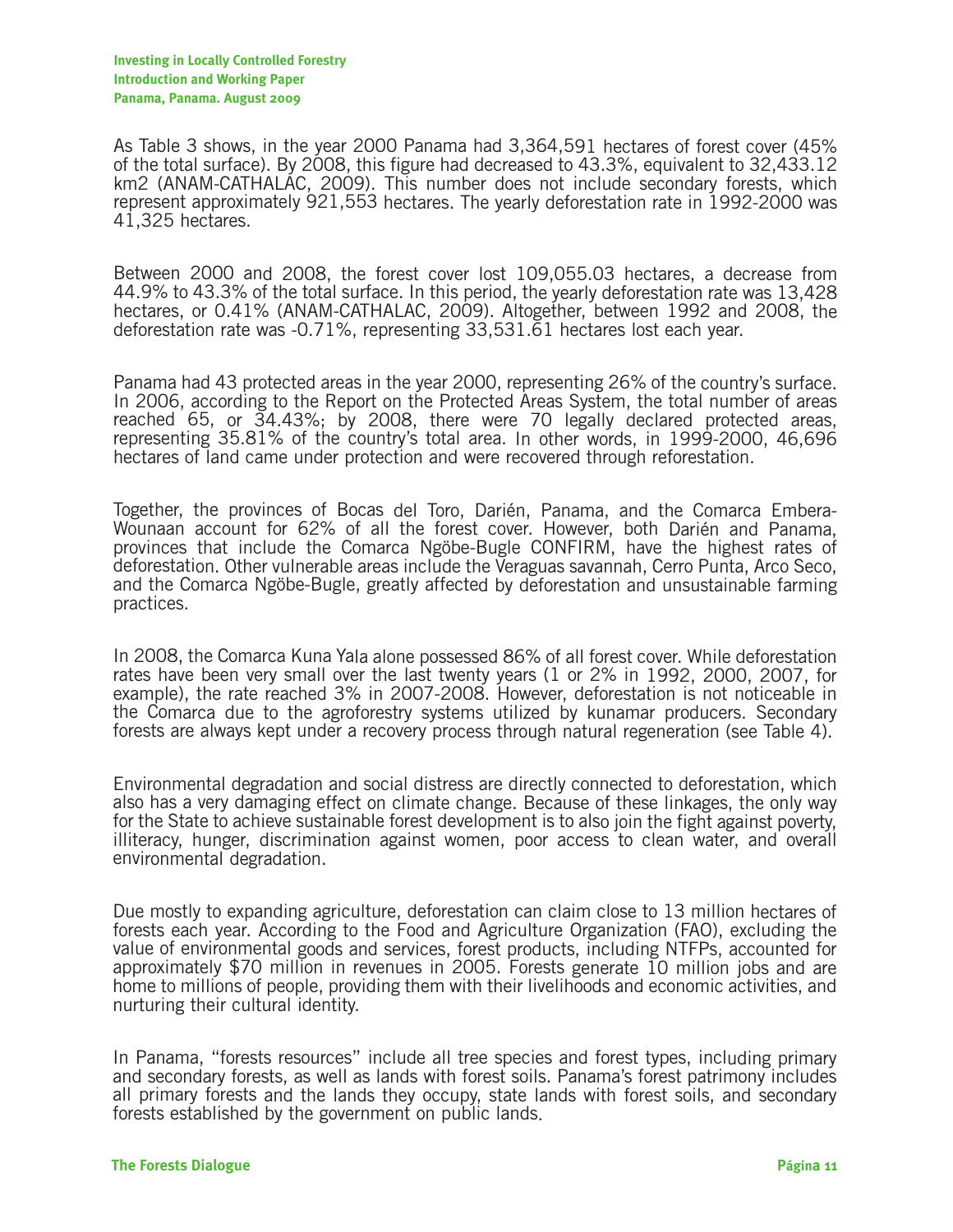Forests provide a number of environmental goods and services, which usually go unaccounted in national economic estimates. Some of these goods and services are listed in the chart below.

Environmental Goods and Services Provided by Forests

- Supply and quality control of ground and underground water
- Watershed protection (reduced flooding, reduced soil erosion)
- Regulation of chemical changes in the atmosphere
- Habitats for local flora and fauna
- Coastal protection
- Climate regulation
- Protection against erosion and sediment control
- Plague and disease control
- Biomass and soil fertility
- Biodiversity conservation
- Natural resources and raw materials

Economic development in Panama has taken place mostly on the western, Pacific coast. Because of this, environmental degradation has affected this region the most. However, the lands near the Caribbean are now feeling the pressure of economic development, a situation that requires land use planning capable of minimizing environmental impacts and strengthening conservation areas in the region. Such planning requires the participation and control of communities currently living in the forests.

**Table 4:** Loss and Regeneration of Forest Cover in Kuna Yala 1992, 2000, 2007, and 2008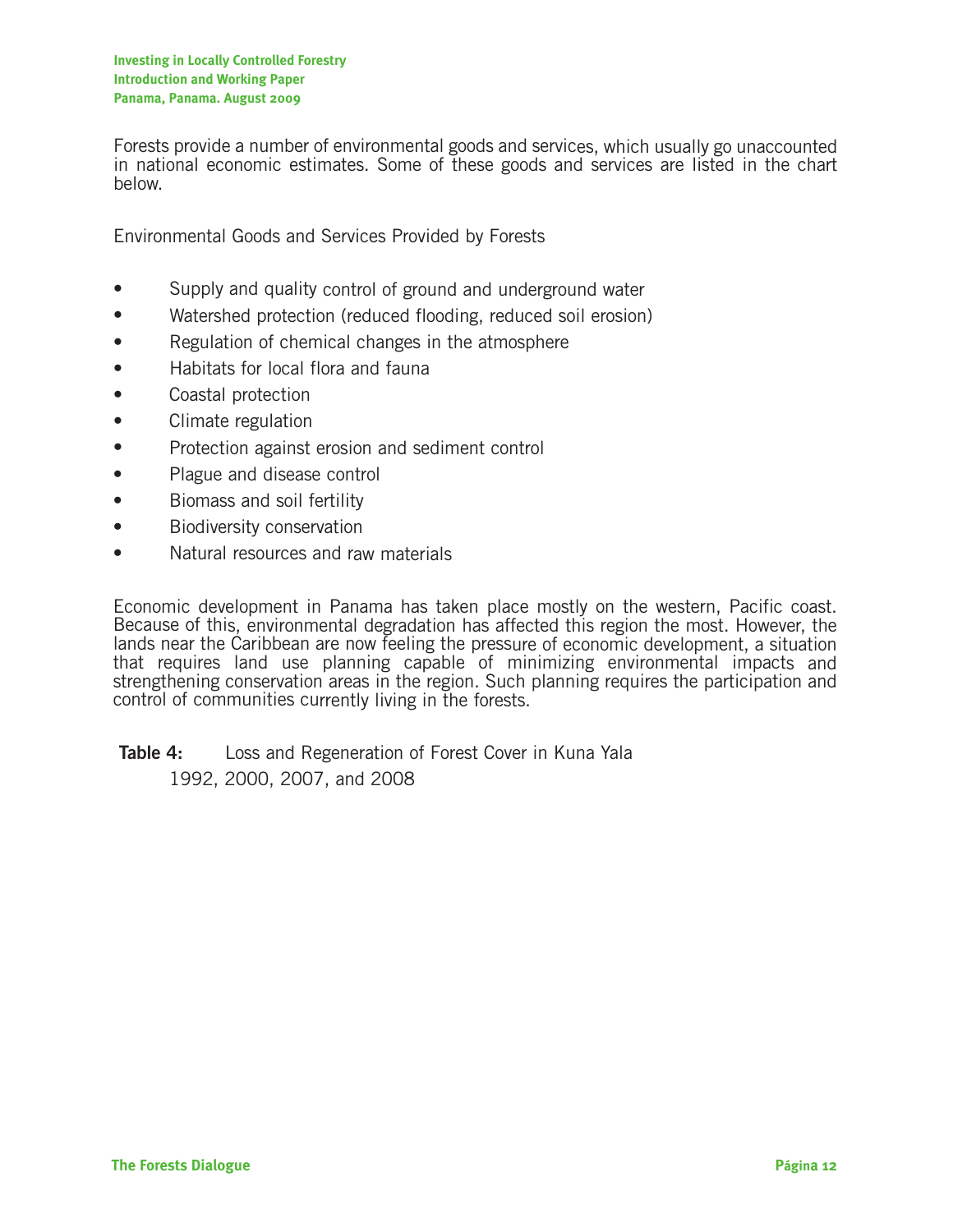

| Total Area = $4,480$ km <sup>2</sup> | <b>Forest Cover</b>           |  | <b>Deforested Areas</b> |     |
|--------------------------------------|-------------------------------|--|-------------------------|-----|
| 1992                                 | $ 4,121.6 \text{ km}^2 $ 92%  |  | 358.4 km <sup>2</sup>   | 8%  |
| 2000                                 | $3,673.6$ km <sup>2</sup> 90% |  | 448.0 $km^2$            | 10% |
| 2007                                 | 3,225.6 km <sup>2</sup> 89%   |  | 492.8 $km^2$            | 11% |
| 2008                                 | $3,852.8$ km <sup>2</sup> 86% |  | $627.2 \text{ km}^2$    | 14% |
|                                      |                               |  |                         |     |

Source: Castillo; ANAM, 2009

#### **Degradation and Changes to the Forest Cover – Main Causes**

Most of the causes behind changes in the forest cover and degradation come from outside the forest sector. These causes are the result of economic, social, and demographic processes, which are interrelated and present complex causal relationships between them. To better understand these relationships, it is necessary to differentiate between three different elements: agents, immediate causes, and underlying causes.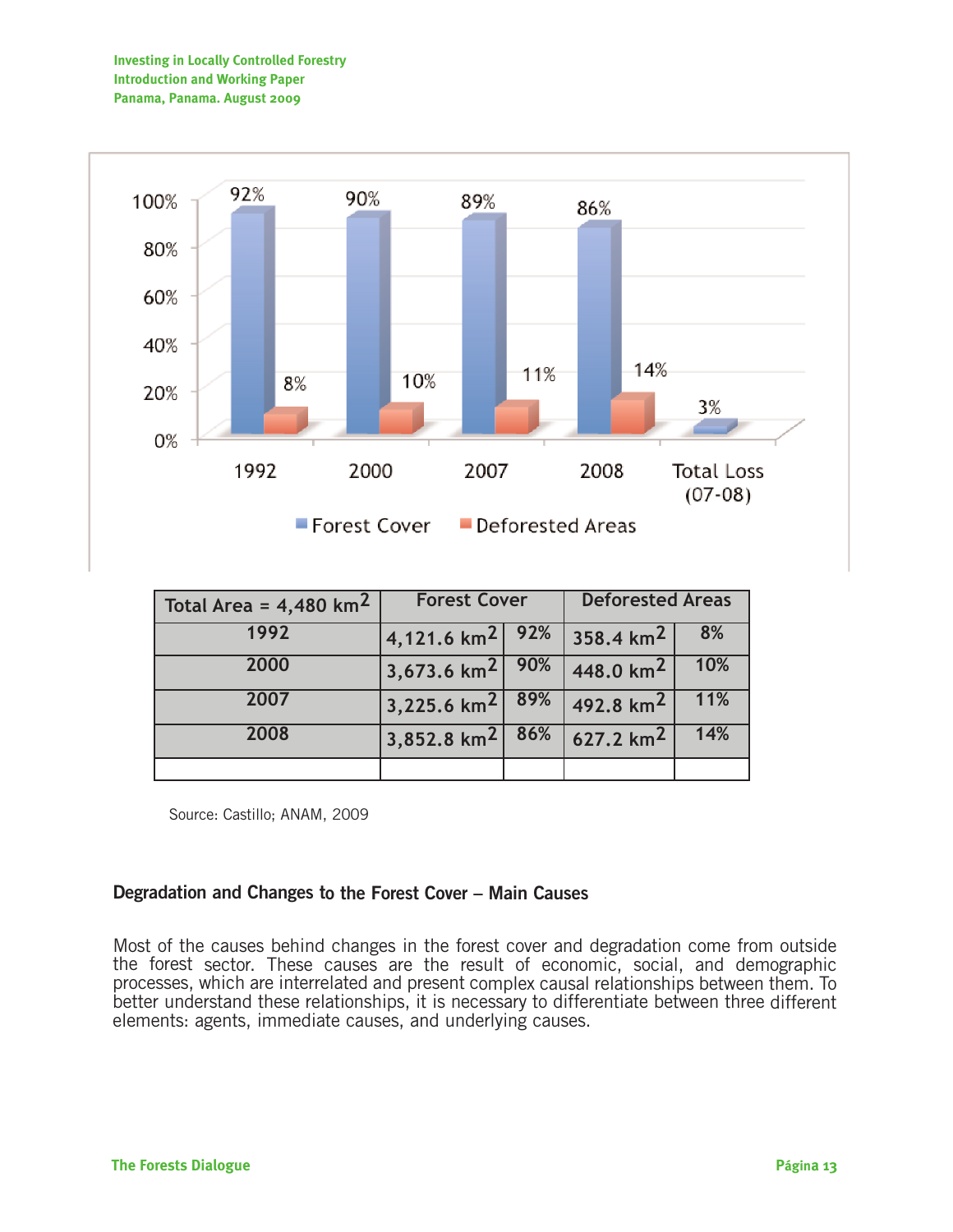Inside the different comarcas there are five types of agents that can have direct impacts on forest land cover, which can ultimately result in degradation or in temporary or permanent changes to the ecosystems, depending on the particular land use. Inside the comarca we can identify three agents: nainu agriculture, currently under threat due to the loss of traditional knowledge and the prevalence of formal education, (b) small-scale Kuna loggers, and (c) agricultural monoculture. External agents include (a) timber companies and (b) subsistence agriculture and cattle farming carried out by non-Kuna populations.

Immediate causes of forest loss and degradation are rooted in, and have an impact on, the activities of the agents mentioned above. There are three immediate causes: (a) agricultural expansion placing forest under pressure, caused by nainu agriculture, (b) livestock expansion unto kuna forests and territories, and (c) claims for ancestral lands.

Underlying causes point to governmental policies, which fall short of protecting and conserving the forests. As these continue to be destroyed, it is clear that it is the government, and not local communities, the one responsible for this degradation, and that local communities are the ones working for the protection and conservation of forests.

Some of the underlying causes include political factors such the need for true and participatory democracy (versus simple consultations); timber concessions, to an unregulated forest industry; land tenure or security, which can lack proper management and security; loss of traditional knowledge, which happens when local communities ignore traditional norms governing their organization and land ownership.

#### **5 Forest Policy and Legislation**

The General Environmental Law of Panama sets forth a series of policies, laws, and norms governing environmental management. It promotes the idea of sustainability and capacity building, offers information about the environment, proposes and directs a new vision for development, provides guidance for the use of natural resources, and offers ways to control, monitor, incentivize, and sanction its policies and rules. All of these elements are designed to benefit the State, society, and the country's ecosystems.

The ANAM designed a Model for Sustainable Forest (MFS in Spanish), which closely follows the principles and basic guidelines included in Panama's National Strategy for the Environment (ENA) and the country's forest policy. The MFS gives people different options for forest activities, such as reforestation practices on both commercial and community scales; conservation and restoration; information about the emissions caused by deforestation and forest degradation; forest research and education; tools for institutional improvement and job generation; among others. These options aim to improve the commercialization and competitiveness of the forest, in order to generate benefits for the population and increased revenues for the country.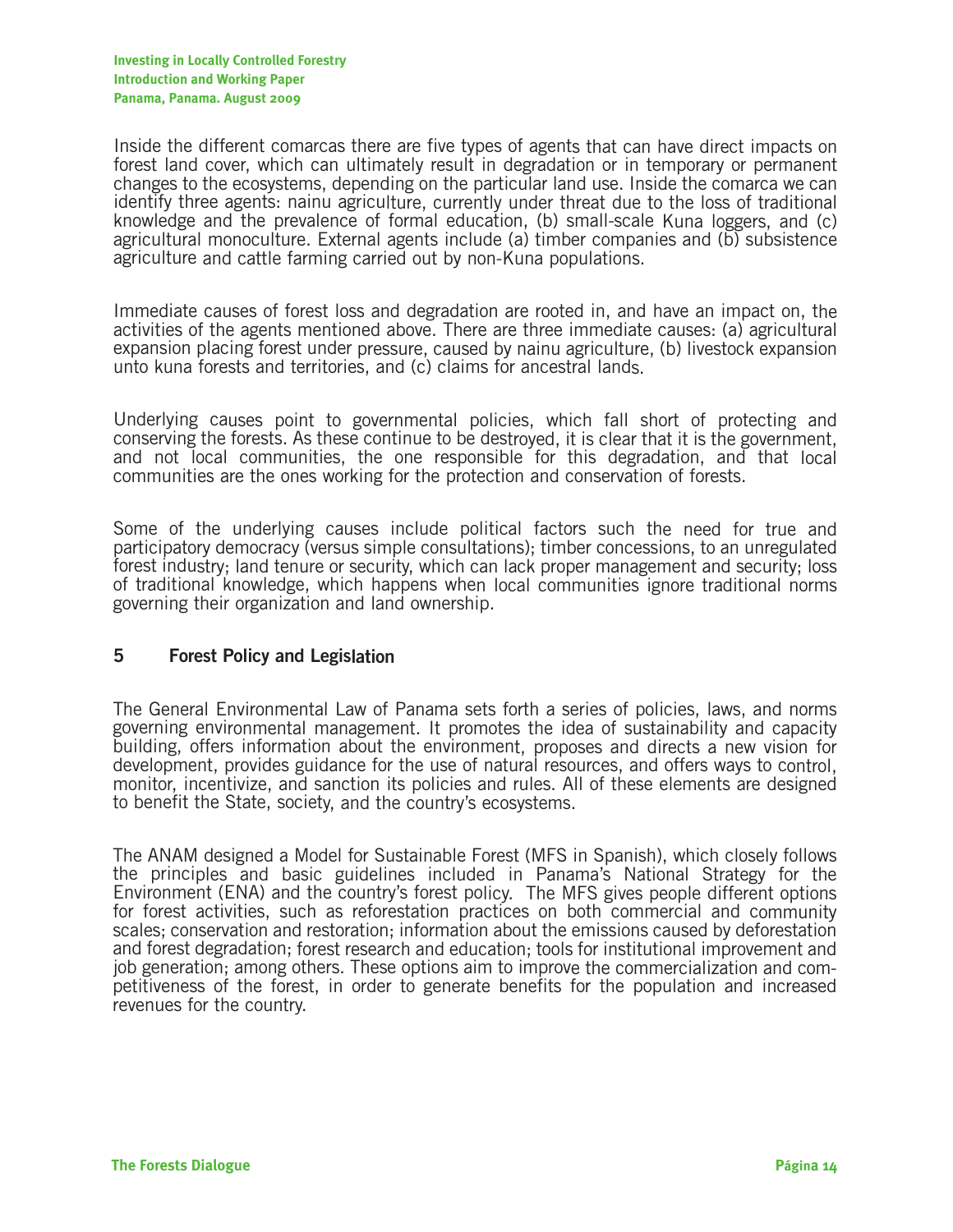The MFS consists of three large programs: Program for Ecosystem Restoration; Program for Forest Management; and Program for Capacity-Building, Research, and Outreach. These programs emphasize the need to build a national forest history, a fact that is also mentioned in Part 5 of the National Strategy. All three programs use the watershed as the management unit, including protected areas to promote industrial and community-based reforestation, as well as improve social, economic, and environmental indicators. Moreover, MFS programs ensure that all sectors and stakeholders participate responsibly in the conservation and sustainable use of forest ecosystems to minimize vulnerability by engaging local communities in order and improve carbon sequestration and climate change adaptation.

Additionally, Panama also has an Action Plan to Combat Drought and Desertification, which follows the mandate of the United Nations Convention to Combat Desertification, which was legally ratified through Law 9 of 1996.

Current environmental legislation stipulates that all sponsors of development projects need to file an environmental management plan with ANAM, which must include a reforestation project that will offset the environmental impacts on the area's forests. The project will undergo review by the ANAM. Environmental legislation envisions this offset as a management tool to be applied in development projects at a national level.

On January 17th 2003, the ANAM introduced Executive Decree 2, which "approves the principles and basic guidelines established in Panama's Forest Policy," and thus officially supports the Forest Policy's scope and strategic guidelines, actions, and goals.

The Policy's principles and basic guidelines are included in Panama's National Strategy for the Environment and are therefore an essential aspect of the country's economic and social development policies. The Strategy has a number of critical mandates, including: "It is the duty of the State to grant the population a healthy environment that is adequate for life and sustainable development; to use and manage the State's Forest Patrimony in a sustainable way; to develop a national plan for forest plantations; to promote and support forest protection, among others."

Title III, Chapter 7 of Panama's Constitution, which governs the country's Ecology, establishes four fundamental principles around sustainable development and the rational use of renewable and non-renewable resources. These principles are:

– It is the fundamental duty of the State to guarantee that its population lives in a healthy, pollution-free environment, where air, water, and food provide for the proper development of human life.

The State and every citizen must follow an economic and social development that prevents pollution and ecosystems destruction, and maintains an ecological balance in the environment.

– The State will define, observe, and apply rules that guarantee the rational use of the fauna found on land, in rivers, and in oceans, so as to prevent depredation and ensure its preservation, renovation, and permanence.

– Finally, the fourth principle defines, observes, and applies rules governing the use of non-renewable resources.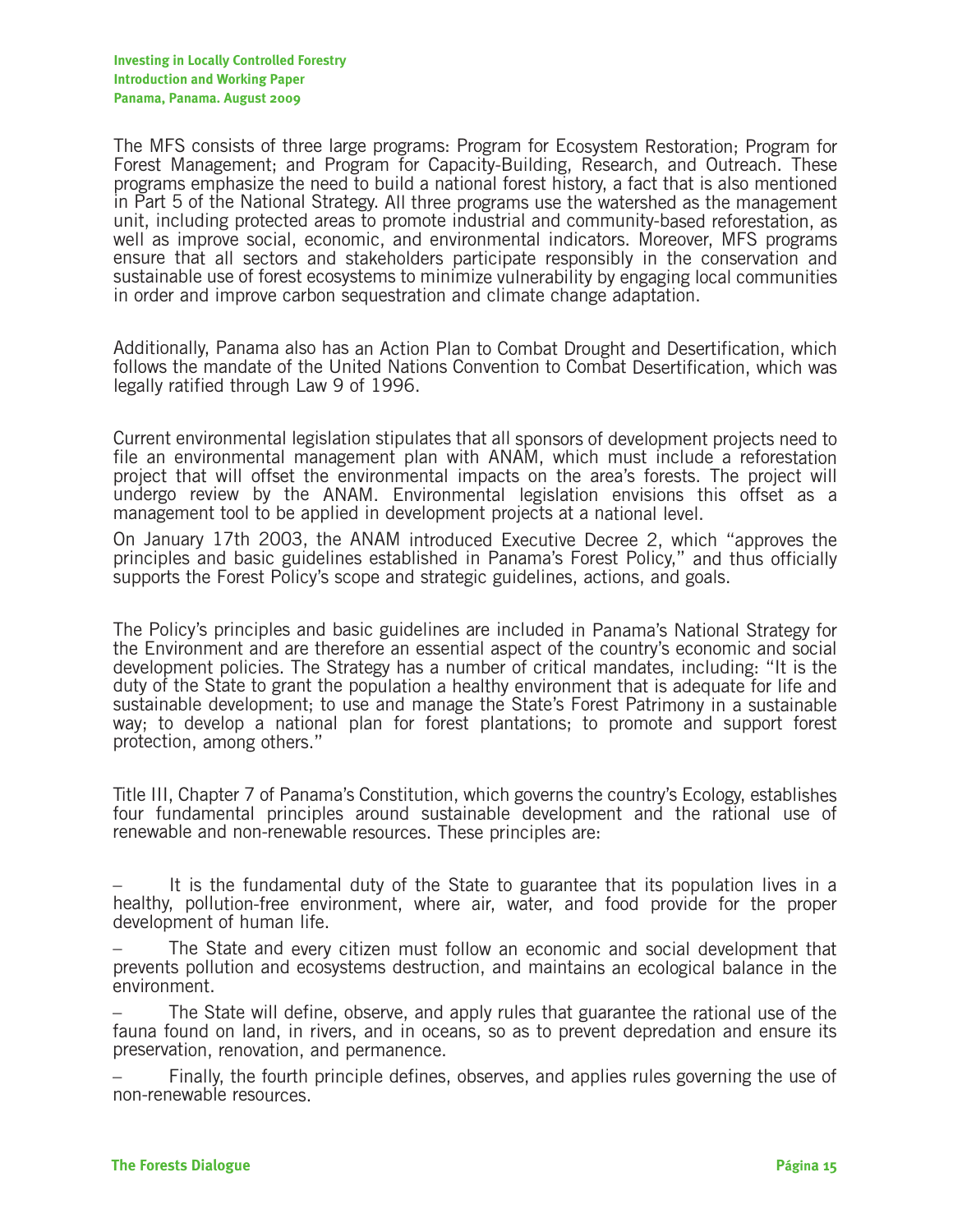Title III, Chapter 8, which governs the country's Agriculture, stipulates that the State shall strive for the integral development of the agricultural sector. This development must achieve an optimal use of the soil and ensure a rational and proper distribution, utilization and conservation of the land, so as to sustain its productivity and satisfy every farmer's right to a proper livelihood. Additionally, Article 259 dictates that every land and forest concession must observe public interest and social well-being.

The Constitution stipulates that the State will give special attention to rural and indigenous communities , striving to promote their economic, social, and political participation at the national level; the State must also guarantee the rights and collective ownership of indigenous communities over the lands they require to ensure their economic and social well-being. Article 90 recognizes the ethnic identity of indigenous communities and ensures programs that promote their material, social, and spiritual development.

The above mentioned sections agree with Article 5, which legitimizes the country's political division into provinces and other entities, including the indigenous comarca.

The State Forest Patrimony was recognized in Law 1 issued on February 3rd 1994, which "establishes the Republic of Panama's Forest Legislation and other related dispositions." Article 10 stipulates that the Forest Patrimony comprises all natural forests, the lands they occupy, state lands with forest soils, as well as forest plantations established by the government on public lands.

Law 10 of April 12th 1995 ratified the full text of the United Nations Framework Convention on Climate Change (UNFCCC), finalized on May 9th 1992, in New York City. Law 88 of November 30th 1998 approved all parts of the Kyoto Protocol of the UFCCC and signed on December 11th 1997.

Resolution AG-0040-2001 of February 14th 2001 created the National Program for Climate Change (PNCC, in Spanish) as the entity responsible for assisting the ANAM in the implementation of all activities and committments to comply with UNFCC. The National Program for Climate Change is based in CATHALAC, the Water Center for the Humid Tropics of Latin America and The Caribbean. The Program has four sub-programs necessary for the implementation of international activities at the national level, including compliance, vulnerability and adaptation, mitigation, and public awareness.

The National Policy for Climate Change was approved by Executive Decree 35 of February 26th 2007, which upholds its principles, goals, and main action.

Executive Decree of January 9th 2009 created the National Committee for Climate Change in Panama (CONACCP), which works closely with ANAM in the implementation and monitoring of the National Policy for Climate Change.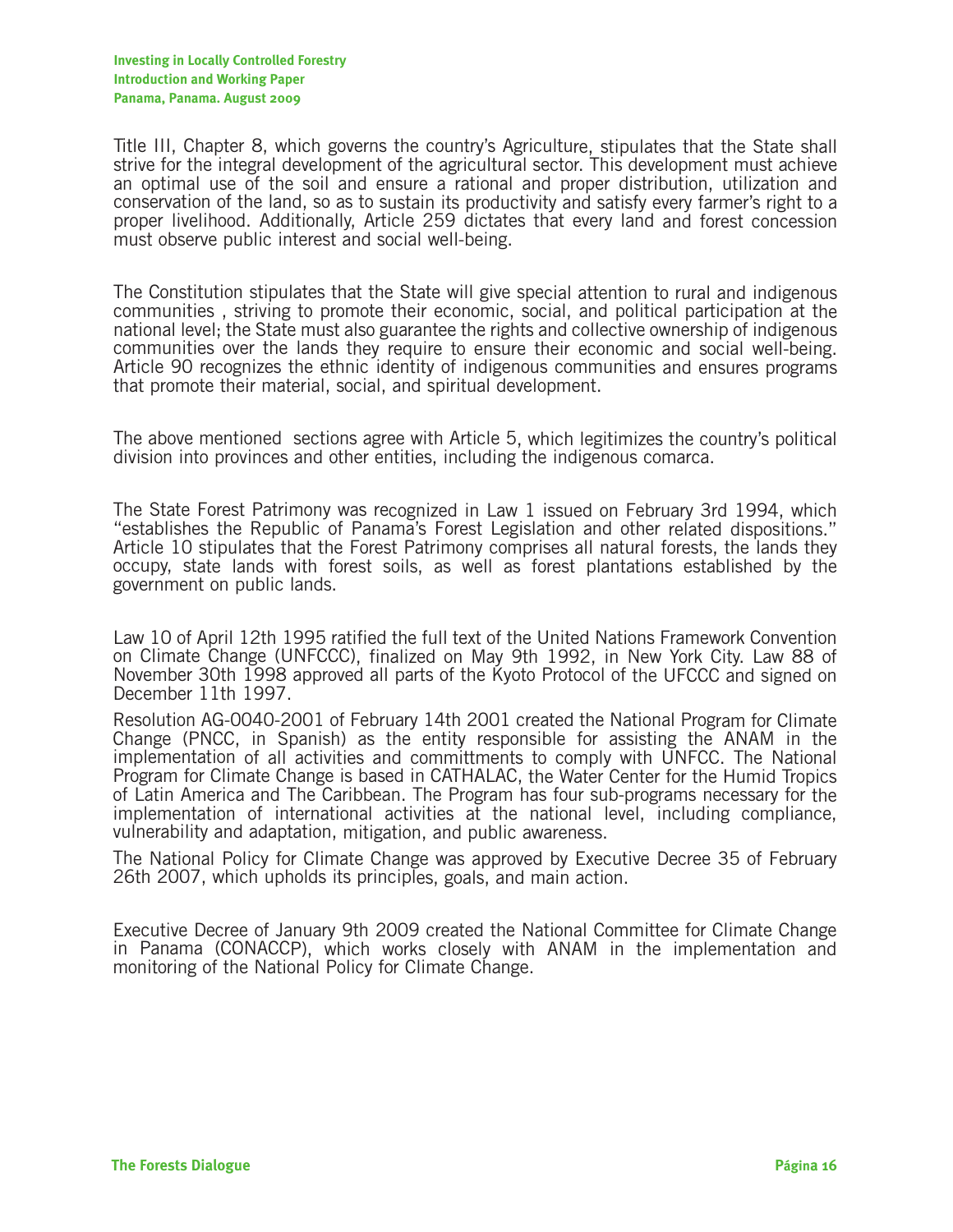#### **6 Conflicts Among Forest Stakeholders**

Who has ownership over Panama's forests?

Historically, conflicts among forest stakeholders have been directly related to the growth and expansion of activities such as mining, tourism, agriculture, urban development, and others. These factors have put enormous pressure on many forests across the country. In the case of hydroelectric dams, some of the associated impacts have been offset through mechanisms for ecological compensation, such as reforestation in especially vulnerable areas.

While some of the policies on land tenure and property rights have benefited many low income families, these policies have also contributed to financial and real estate speculation. In addition, they have contributed to reducing the lands available for agriculture and to conserving standing forests (non-apt for agriculture), but has forced populations to expand the agricultural frontier. This can be partly attributed to the lack of proper 'green' incentives, extension services, technical assistance, and funding to stimulate sustainable practices.

At the local level, the divide between poor and rich is reflected in their economic activities: the former practice slash-and-burn agriculture, the latter industrial cattle ranching. The main difference between these groups and activities is land ownership: those who do not have land must are forced into the forest and the mountains to find it. Rural dwellers and farmers go into protected forests and comarcas to practice slash-and-burn or simply to find a plot of land to sell to a wealthier party. This, in turn, originates of conflicts over the land.

The expansion of cattle ranching has been the result of the concentration of good, productive lands in the hands of a few. Cattle ranchers first took over lands on the Pacific watershed and then made their way inland. As land was consolidated in the west, many farmers and rural dwellers were forced toward the Atlantic in search for new land; by the late 1960s, new cattle ranching were being marked near the Atlantic and the western parts of Darién province.

Loggers also play an important role in these processes; when they do not own the forest lands, they lease or buy timber directly from the owners. This situation affects the Madugandi and Wargandi comarcas.

Indigenous comarcas are managed and protected according to their specific circumstances. In Kuna Yala, for example, local indigenous communities have complete control over the comarca, but this is not the case everywhere; many comarcas have seen some of their lands occupied by non-indigenous populations. In those areas where indigenous communities live in the forests and rely on them for their livelihoods, the State must work with the communities in a sustainable way to guarantee the protection and proper use of resources.

Many civil society groups and landowners in Panama have recently began to oppose those development projects from which they have been excluded, such as open-air mines and important hydroelectric projects. These stakeholders have created groups such as the Peasant Front Against Dams, later renamed as Peasant Front for Life. This group is composed of rural organizations that oppose large projects, which are likely to have serious environmental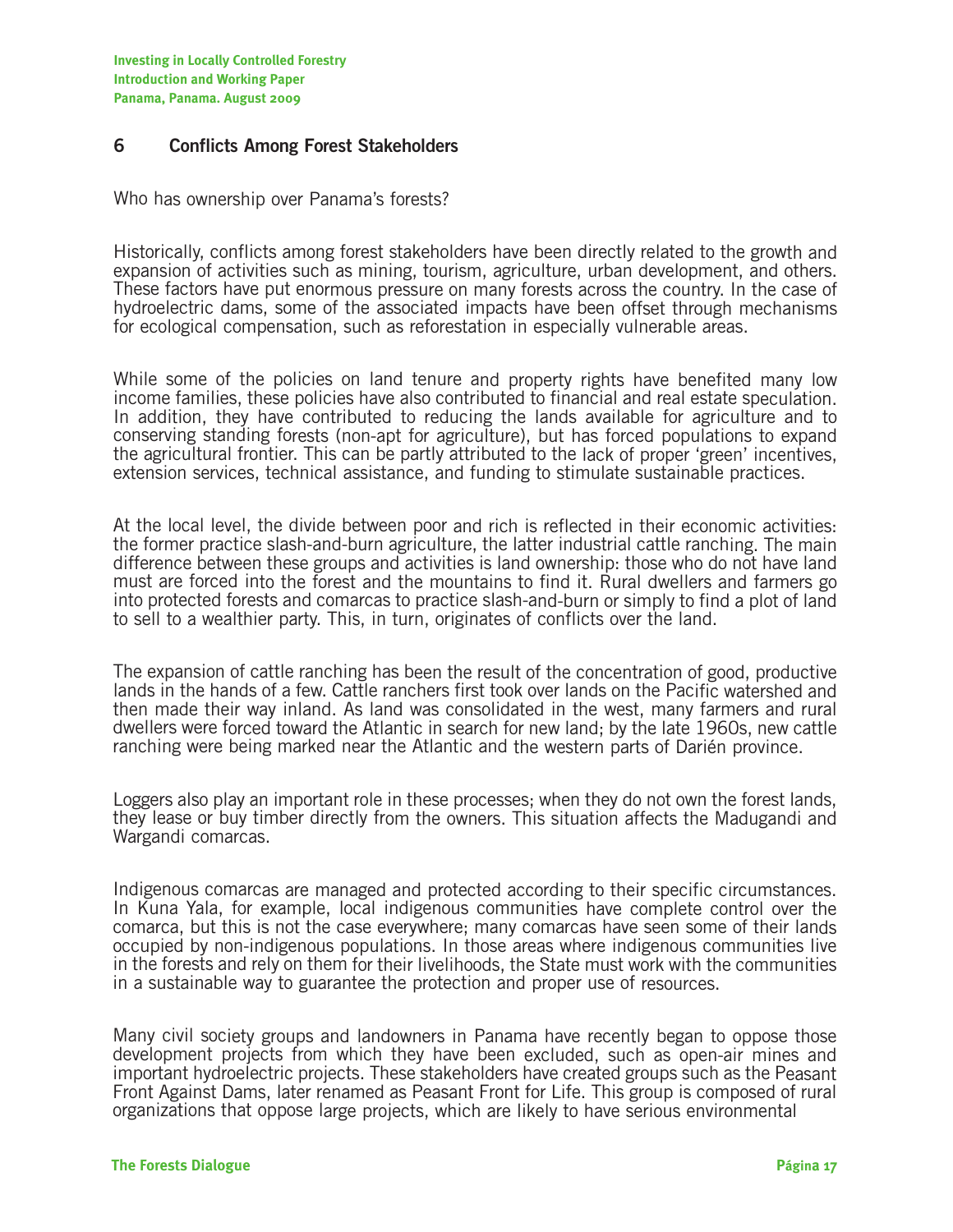impacts. Local groups like the Santeño Front Against Mining and some indigenous organizations are also resisting.

Other important currently debated topics concerning a large portion of the civil society, regard the potential payments for reduced deforestation and the distribution of these benefits among stakeholders, as well as the recognition of the rights of indigenous peoples, local communities, and other forest users, and how to address the fragile land tenure structure.

#### **7 Conclusions**

1. Indigenous reserves and comarcas are integral pieces of Panama's legislation and socio-political reality, in spite of the swinging pendulum of the changing governments. The indigenous movement believes that the comarca should not be subject to standard land concessions. On one hand, the ancestral relationship between Mother Earth, culture, and human beings needs to be respected; on the other hand, the comarca should guarantee the prevention of marginalization by other parties.

2. Free, prior, and informed consent is a fundamental right for Indigenous Peoples and local communities. Without it, they cannot celebrate or execute treaties and conventions, exercise their sovereign rights and protect their lands and resources, or generate and participate in processes to repair violations to their land rights and other rights recognized in these treaties.

3. PEMASKY is still not widely known, yet we believe it offers valuable positive and negative lessons because forests provide livelihoods, employment and cultural identity to the millions of people who reside in and depend on them.

4. By 2008, Panama's forest cover was 32,433.12 km2, or 43.3% of the total area. The total forest cover, however, is larger; these figures do not include secondary forests, which account for 921,553 hectares of forests currently undergoing natural regeneration or being used for agroforestry.

5. There are underlying factors that cause forest land cover change, and which originate outside the forest sector. These factors are the result of economic, social, and demographic processes, which are interrelated and present complex causal relationships between them.

6. It cannot be denied that in recent years, Panama has drafted important environmental legislation for the protection of forests, which takes into account participation by civil society and indigenous peoples. The General Environmental Law establishes a series of policies norms and instruments that govern environmental management. It promotes the idea of sustainability and capacity building; it offers information about the environment and sets the tone for and proposes a new vision for development; it provides guidance for the use of natural resources; and it offers ways to control, monitor, incentivize, and sanction its policies and rules. All of these elements are designed to benefit the State, society, and the country's ecosystems.